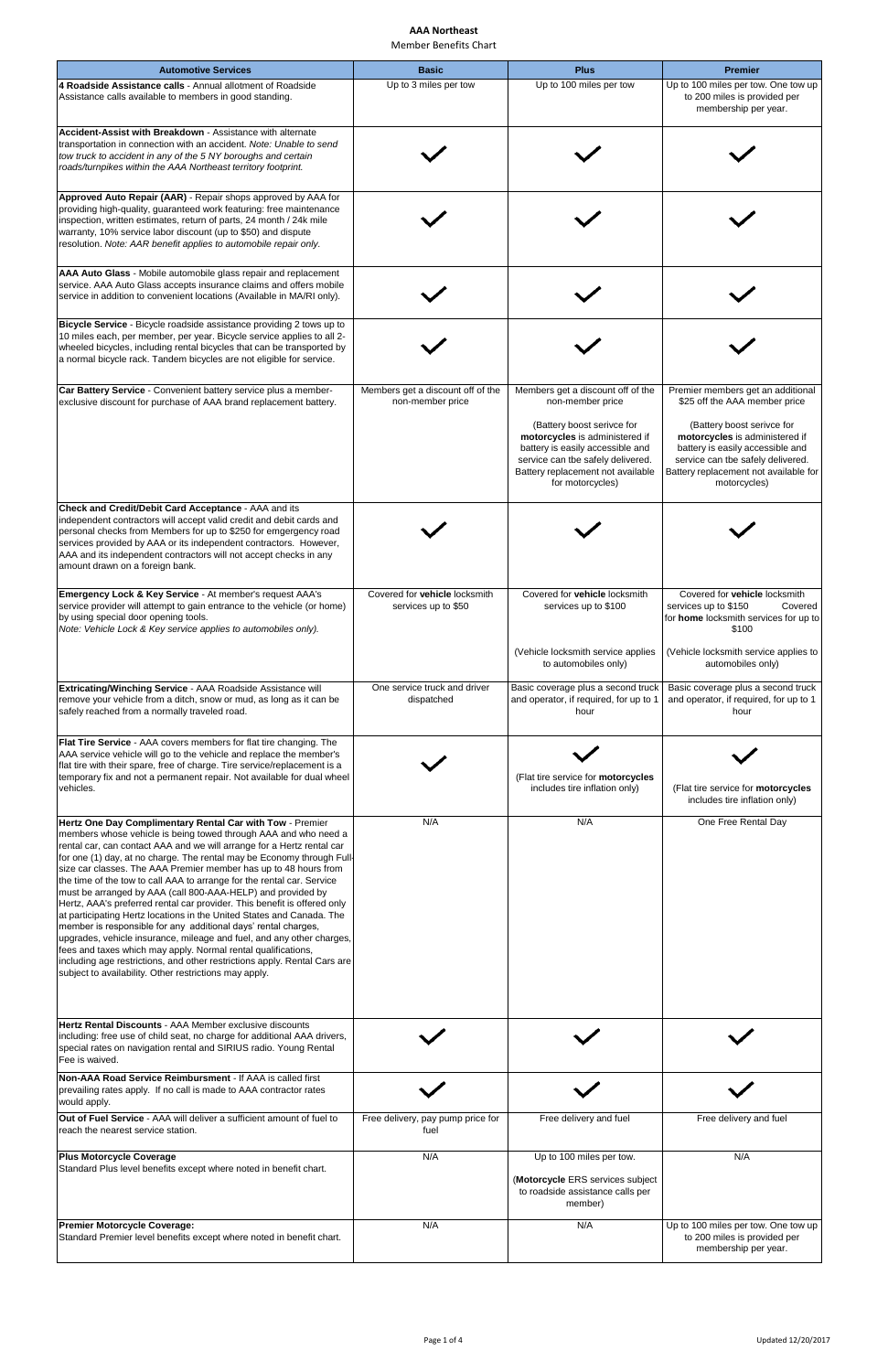| Plus RV (NJ Region Only) - AAA Road Service will provide<br>assistance to recreational vehicles and motorcycles for members who<br>have Plus RV coverage. The Plus RV program is grandfathered in for<br>existing NJ Plus RV members only and not enrolling new members<br>into the program.             | N/A                   | NJ Region Only. Program not<br>accepting new enrollments.                                | N/A                                                                                        |
|----------------------------------------------------------------------------------------------------------------------------------------------------------------------------------------------------------------------------------------------------------------------------------------------------------|-----------------------|------------------------------------------------------------------------------------------|--------------------------------------------------------------------------------------------|
| Premier RV (NJ Region Only) - AAA Road Service will provide<br>assistance to recreational vehicles and motorcycles for members who<br>have Premier RV coverage. The Premier RV program is<br>grandfathered in for existing NJ Premier RV members only and not<br>enrolling new members into the program. | N/A                   | N/A                                                                                      | NJ Region Only. Program not<br>accepting new enrollments.                                  |
| Ride-Assist with Breakdown - Assistance is provided as needed.                                                                                                                                                                                                                                           |                       |                                                                                          |                                                                                            |
| Safe Seats - Parents and caregivers are encouraged to take<br>advantage of this free service and have their child's car seat checked<br>by a nationally certified safety technician. Visit AAA.com/SafeSeats to<br>book an appointment. (Available in MA/RI only).                                       |                       |                                                                                          |                                                                                            |
| Towing Service - Towing to responding facility or anywhere else<br>within the mileage allotted. (Additional miles over these mileage allowances will<br>be charged at prevailing rates, plus any applicable taxes)                                                                                       | Up to 3 miles per tow | Up to 100 miles per tow                                                                  | Up to 100 miles per tow. One tow up<br>to 200 miles is provided per<br>household per year. |
|                                                                                                                                                                                                                                                                                                          |                       | (Motorcycle ERS services subject<br>to roadside assistance call<br>allotment per member) | Motorcycle ERS services subject to<br>roadside assistance call allotment<br>per member)    |

| <b>Membership Services</b>                                                                                                                                                                                                                                                                                                                                                                                                                            | <b>Basic</b> | <b>Plus</b> | <b>Premier</b>                                       |
|-------------------------------------------------------------------------------------------------------------------------------------------------------------------------------------------------------------------------------------------------------------------------------------------------------------------------------------------------------------------------------------------------------------------------------------------------------|--------------|-------------|------------------------------------------------------|
| Associate Memberships - Reduced rate memberships available to<br>all other persons of driving age living in the same household.                                                                                                                                                                                                                                                                                                                       |              |             |                                                      |
| Discounts & Rewards - AAA membership provides everyday<br>discounts at over 8,000 national partner locations.<br>AAA.com/Discounts for details on partners and discounts.                                                                                                                                                                                                                                                                             |              |             |                                                      |
| Check and Credit/Debit Card Acceptance - AAA and its<br>independent contractors will accept valid credit and debit cards and<br>personal checks from Members for up to \$250 for emgergency road<br>services provided by AAA or its independent contractors. However,<br>AAA and its independent contractors will not accept checks in any<br>amount drawn on a foreign bank.                                                                         |              |             |                                                      |
| <b>Identity Theft Monitoring: ProtectMyID Essential</b><br>- ProtectMyID Essential is offered to AAA members at no additional<br>charge and provides email alerts, fraud resolution support, lost wallet<br>assistance daily Experian credit report monitoring and more.<br>For specific details please refer to AAA.com/IDtheft                                                                                                                      |              |             | \$10,000 ID Theft Insurance                          |
| <b>Identity Theft Monitoring: ProtectMyID Deluxe</b><br>- ProtectMyID Deluxe is offered to AAA members for \$10.95 per<br>month and includes all the benefits of ProtectMyID Essential plus dark<br>web surveillance, social security number monitoring, real-time identity<br>alerts, and more. AAA Premier members receive a 10% discount.<br>For specific details please refer AAA.com/IDtheft                                                     |              |             | 10% Discount<br>Up to \$1 Million ID Theft Insurance |
| Identity Theft Monitoring: NEW ProtectMyID Platinum<br>- ProtectMyID Platinum is the highest level of coverage and is offered<br>to AAA members for \$15.95 per month. It includes all the benefits of<br>ProtectMyID Essential and ProtectMyID Deluxe plus monitors social<br>media, sex offender registries, criminal booking data and more. AAA<br>Premier members receive a 10% discount.<br>For specific details please refer to AAA.com/IDtheft |              |             | 10% Discount                                         |
| Safe Seats - Parents and caregivers are encouraged to take<br>advantage of this free service and have their child's car seat checked<br>by a nationally certified safety technician. Visit AAA.com/SafeSeats to<br>book an appointment. (Available in MA/RI only).                                                                                                                                                                                    |              |             | Up to \$1 Million ID Theft Insurance                 |

| Financial Services | <b>Basic</b><br>$\mathcal{L}^{\text{max}}_{\text{max}}$ and $\mathcal{L}^{\text{max}}_{\text{max}}$ and $\mathcal{L}^{\text{max}}_{\text{max}}$ and $\mathcal{L}^{\text{max}}_{\text{max}}$ | <b>Plus</b> | Premier |
|--------------------|---------------------------------------------------------------------------------------------------------------------------------------------------------------------------------------------|-------------|---------|
|                    |                                                                                                                                                                                             |             |         |

| <b>Car Buying Service</b> - AAA members have access to great auto loan<br>rates, guaranteed pricing on used vehicles and save an average of<br>\$3,383 off MSRP** on new cars.                                                                                                                                                   | Free | Free | Free                        |
|----------------------------------------------------------------------------------------------------------------------------------------------------------------------------------------------------------------------------------------------------------------------------------------------------------------------------------|------|------|-----------------------------|
| <b>Foreign Currency Exchange - Members can choose from over 90</b><br>varieties of foreign currency. Commonly seen currencies are available<br>in as few as 3 business days and other more exotic currencies are<br>available in as little as five business days.                                                                |      |      |                             |
| <b>Identity Theft Monitoring: ProtectMyID Essential</b><br>- ProtectMyID Essential is offered to AAA members at no additional<br>charge and provides email alerts, fraud resolution support, lost wallet<br>assistance daily Experian credit report monitoring and more.<br>For specific details please refer to AAA.com/IDtheft |      |      | \$10,000 ID Theft Insurance |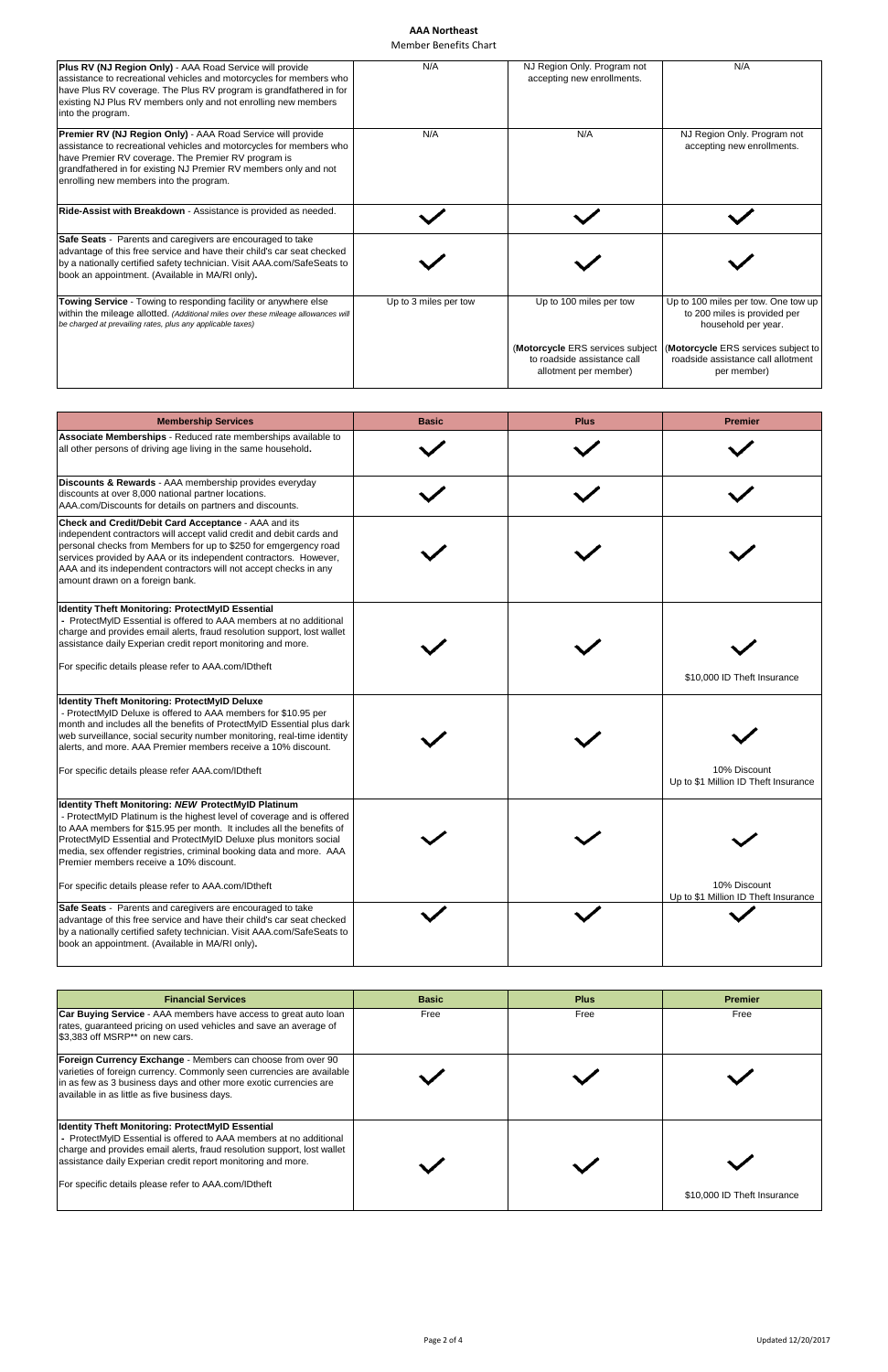| <b>Identity Theft Monitoring: ProtectMyID Deluxe</b><br>- ProtectMyID Deluxe is offered to AAA members for \$10.95 per<br>month and includes all the benefits of ProtectMyID Essential plus dark<br>web surveillance, social security number monitoring, real-time identity<br>alerts, and more. AAA Premier members receive a 10% discount.<br>For specific details please refer AAA.com/IDtheft    |  | 10% Discount |
|------------------------------------------------------------------------------------------------------------------------------------------------------------------------------------------------------------------------------------------------------------------------------------------------------------------------------------------------------------------------------------------------------|--|--------------|
| <b>Identity Theft Monitoring: NEW ProtectMyID Platinum</b><br>- ProtectMyID Platinum is the highest level of coverage and is offered<br>to AAA members for \$15.95 per month. It includes all the benefits of<br>ProtectMyID Essential and ProtectMyID Deluxe plus monitors social<br>media, sex offender registries, criminal booking data and more. AAA<br>Premier members receive a 10% discount. |  |              |
| For specific details please refer to AAA.com/IDtheft                                                                                                                                                                                                                                                                                                                                                 |  | 10% Discount |

| <b>Travel Services</b>                                                                                                                                                                                                                                                                                                                                                                                                                                                                                                                                                                                                                                                                                                                                                                                                                                                                                                                                                                                | <b>Basic</b>                      | <b>Plus</b>                            | <b>Premier</b>                         |
|-------------------------------------------------------------------------------------------------------------------------------------------------------------------------------------------------------------------------------------------------------------------------------------------------------------------------------------------------------------------------------------------------------------------------------------------------------------------------------------------------------------------------------------------------------------------------------------------------------------------------------------------------------------------------------------------------------------------------------------------------------------------------------------------------------------------------------------------------------------------------------------------------------------------------------------------------------------------------------------------------------|-----------------------------------|----------------------------------------|----------------------------------------|
| Airline Service Fee Waiver - Waiver of airline service fee when<br>booking by phone or in branch with AAA travel.                                                                                                                                                                                                                                                                                                                                                                                                                                                                                                                                                                                                                                                                                                                                                                                                                                                                                     | N/A                               | N/A                                    | Fee waiver applies.                    |
| Hertz One Day Complimentary Rental Car with Tow - Premier<br>members whose vehicle is being towed through AAA and who need a<br>rental car, can contact AAA and we will arrange for a Hertz rental car<br>for one (1) day, at no charge. The rental may be Economy through Full-<br>size car classes. The AAA Premier member has up to 48 hours from<br>the time of the tow to call AAA to arrange for the rental car. Service<br>must be arranged by AAA (call 800-AAA-HELP) and provided by<br>Hertz, AAA's preferred rental car provider. This benefit is offered only<br>at participating Hertz locations in the United States and Canada. The<br>member is responsible for any additional days' rental charges,<br>upgrades, vehicle insurance, mileage and fuel, and any other charges,<br>fees and taxes which may apply. Normal rental qualifications,<br>including age restrictions, and other restrictions apply. Rental Cars are<br>subject to availability. Other restrictions may apply. | N/A                               | N/A                                    | One Free Rental Day                    |
| Hertz Rental Discounts - AAA Member exclusive discounts<br>including: free use of child seat, no charge for additional AAA drivers,<br>special rates on navigation rental and SIRIUS radio.                                                                                                                                                                                                                                                                                                                                                                                                                                                                                                                                                                                                                                                                                                                                                                                                           |                                   |                                        |                                        |
| International Driving Permits (IDP) - Authorization to drive in over<br>150 countries and an additional means of identification. IDP is<br>available for all memberships for a fee but free for Premier and<br>Premier Motorcyle members.                                                                                                                                                                                                                                                                                                                                                                                                                                                                                                                                                                                                                                                                                                                                                             |                                   |                                        | Free                                   |
| <b>Passport Photos</b> - AAA branches are equipped to take professional<br>quality passport photos that meet US Department of State<br>requirements.                                                                                                                                                                                                                                                                                                                                                                                                                                                                                                                                                                                                                                                                                                                                                                                                                                                  | Small Fee                         | 1 Set Free                             | 4 Sets Free                            |
| Travel Guides and Maps (U.S.) - Detailed travel guides including<br>listings of AAA approved resorts, motels, hotels, bed & breakfasts and<br>restaurants. Free for all membership levels.                                                                                                                                                                                                                                                                                                                                                                                                                                                                                                                                                                                                                                                                                                                                                                                                            |                                   |                                        |                                        |
| Travel Guides and Maps (Foreign) - Select travel guides including<br>listings of AAA approved resorts, motels, hotels, bed & breakfasts and<br>restaurants for select destinations.                                                                                                                                                                                                                                                                                                                                                                                                                                                                                                                                                                                                                                                                                                                                                                                                                   | Maps Free<br>Travel Guides \$8.00 | Maps Free<br><b>Travel Guides Free</b> | Maps Free<br><b>Travel Guides Free</b> |
| Travel Voucher - \$50 travel vouchure limited to cruise or land tour<br>package of \$2,000 or more. Offer good only with preferred tour and<br>cruise operations. Not valid with any other offer.                                                                                                                                                                                                                                                                                                                                                                                                                                                                                                                                                                                                                                                                                                                                                                                                     | N/A                               | N/A                                    | \$50                                   |

| <b>Branch Services</b>                                                                                                                                                                                                                                     | <b>Basic</b>                      | <b>Plus</b>                            | <b>Premier</b>                         |
|------------------------------------------------------------------------------------------------------------------------------------------------------------------------------------------------------------------------------------------------------------|-----------------------------------|----------------------------------------|----------------------------------------|
| Foreign Currency Exchange - Members can choose from over 90<br>varieties of foreign currency. Commonly seen currencies are available<br>in as few as 3 business days and other more exotic currencies are<br>available in as little as five business days. |                                   |                                        |                                        |
| International Driving Permits (IDP) - Authorization to drive in over<br>150 countries and an additional means of identification. IDP is<br>available for all memberships for a fee but free for Premier and<br>Premier Motorcyle members.                  |                                   |                                        | Free                                   |
| Notary Public Service - Free service for AAA members available in<br>all AAA Northeast branches.                                                                                                                                                           |                                   |                                        |                                        |
| Passport Photos - AAA branches are equipped to take professional<br>quality passport photos that meet US Department of State<br>requirements.                                                                                                              | Small Fee                         | 1 Set Free                             | 4 Sets Free                            |
| Replacement Membership Cards - Replacement of lost or stolen<br>AAA membership card(s).                                                                                                                                                                    | Free                              | Free                                   | Free                                   |
| Travel Guides and Maps (U.S.) - Detailed travel guides including<br>listings of AAA approved resorts, motels, hotels, bed & breakfasts and<br>restaurants. Free for all membership levels.                                                                 |                                   |                                        |                                        |
| Travel Guides and Maps (Foreign) - Select travel guides including<br>listings of AAA approved resorts, motels, hotels, bed & breakfasts and<br>restaurants for select destinations.                                                                        | Maps Free<br>Travel Guides \$8.00 | Maps Free<br><b>Travel Guides Free</b> | Maps Free<br><b>Travel Guides Free</b> |